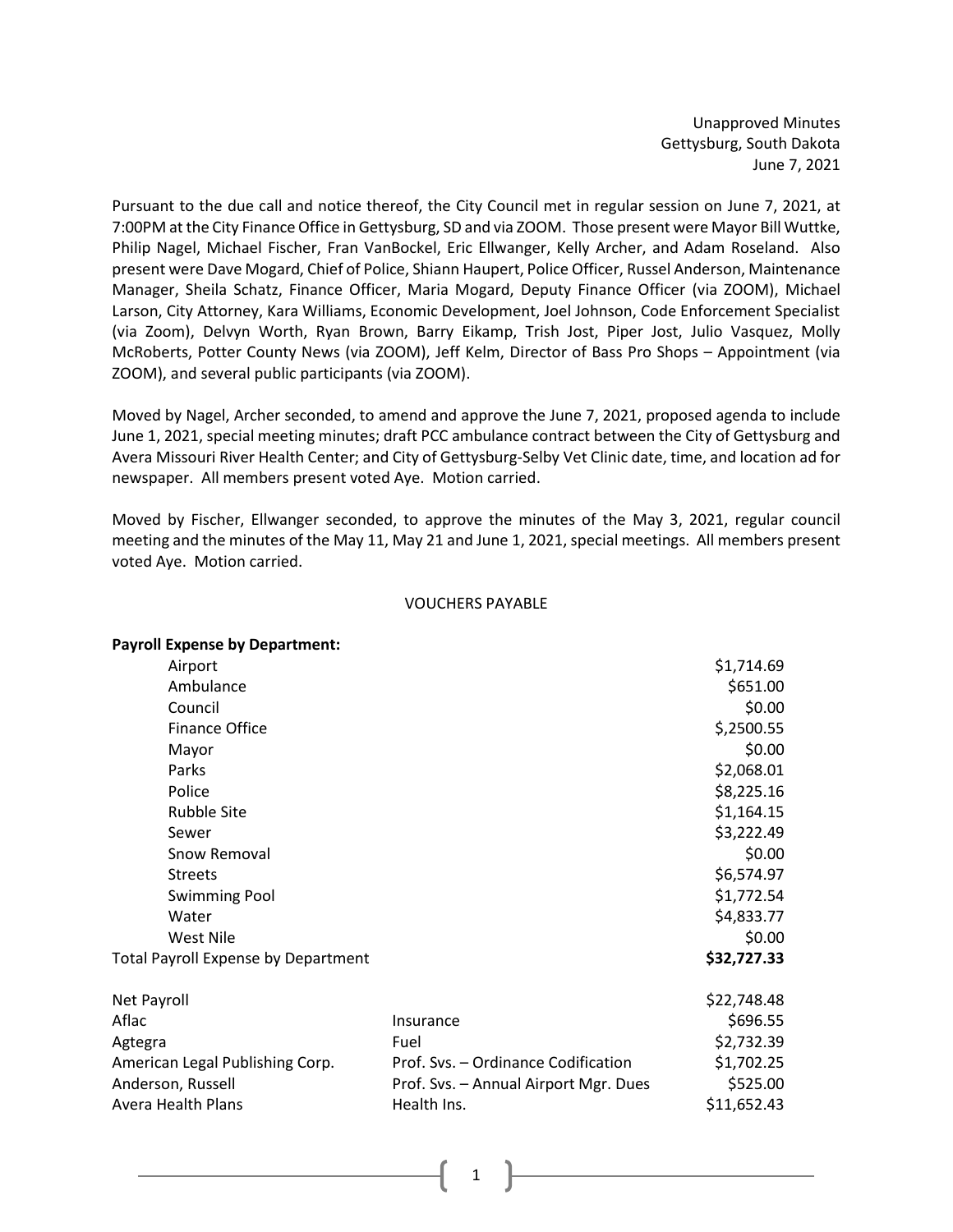| Avera/DASFlex                       | Flex Plan                                                                               | \$1,287.87             |
|-------------------------------------|-----------------------------------------------------------------------------------------|------------------------|
| <b>Avera Occupational Medicine</b>  | Prof. Svs. - Drug Testing                                                               | \$98.00                |
| Axon Enterprise, Inc.               | Prof. Svs. - Police                                                                     | \$1,830.00             |
| Bank of the West                    | Sales Tax & Payroll Taxes                                                               | \$7,260.07             |
| Building Sprinkler, Inc.            | Prof. Svs. - Annual Inspection                                                          | \$560.00               |
| Cam-Wal Electric Co-Op              | Lights                                                                                  | \$22.50                |
| <b>Century Business Products</b>    | <b>Police Supplies</b>                                                                  | \$50.00                |
| <b>Child Support Services</b>       | <b>Payroll Deduction</b>                                                                | \$401.00               |
| City of Gettysburg                  | Petty Cash                                                                              | \$52.67                |
| <b>Code Enforcement Specialists</b> | Prof. Svs. - Code Enforcement                                                           | \$188.05               |
| Dakota Farm & Ranch Supplies        | Streets, Police, Pool, Sewer, Parks,<br>Ambulance, Water, & Fin. Off. Supplies          | \$1,669.21             |
|                                     |                                                                                         | \$103.50               |
| Decker Repair & Welding             | Police & Parks Repairs/Maintenance                                                      |                        |
| Dominik's Equipment                 | Pool Equipment                                                                          | \$1,600.00<br>\$354.00 |
| Emergency Medical Products, Inc.    | <b>Ambulance Supplies</b>                                                               |                        |
| Gall's, Inc.                        | <b>Police Supplies</b>                                                                  | \$208.93               |
| Gas-n-Goodies                       | Police Car Washes<br><b>Water Refund</b>                                                | \$45.00                |
| Gimbel, Alexandria                  |                                                                                         | \$100.00               |
| <b>Great Western Bank</b>           | Finance Office, Police, Pool, Ambulance,<br>& Sewer Supplies                            | \$536.83               |
| <b>Heartland Payment Systems</b>    | <b>CC</b> Fees                                                                          | \$95.00                |
| Heartland Waste Mgmt., Inc.         | Garbage                                                                                 | \$6,173.28             |
| Huckins, Kent                       | Prof. Svs. - Lifeguard Training                                                         | \$860.00               |
| Hyatt, Taylor                       | \$Water Refund                                                                          | \$100.00               |
| Jenkins, Darryl                     | Parks & Rubble Site Supplies                                                            | \$72.54                |
| Jensen Rock & Sand, Inc.            | Sewer - Improve Other than Buildings                                                    | \$6,136.35             |
| John Deere Financial                | Parks Supplies                                                                          | \$104.00               |
| Keep It Safe                        | <b>Computer Backups</b>                                                                 | \$320.00               |
| <b>Kiefer Aquatics</b>              | Pool Supplies                                                                           | \$806.70               |
| Kleinsasser, Bruce                  | Prof. Svs. - WSI Pool Training                                                          | \$700.00               |
| KLJ Engineering, Inc.               | Prof. Svs. - Sewer                                                                      | \$9,732.04             |
| Lake Area Door                      | Fire Hall Repairs/Maintenance                                                           | \$527.84               |
| Logan Electric                      | Lighting Repairs/Maintenance                                                            | \$451.14               |
| Marco                               | Copier Lease                                                                            | \$90.93                |
| Michael Todd & Company              | <b>Streets Supplies</b>                                                                 | \$548.66               |
| Mid Dakota Rural Water Systems      | Water Usage                                                                             | \$30,304.25            |
| <b>Midway Parts</b>                 | Streets, Pool, Sewer & Parks Supplies                                                   | \$187.74               |
| Midwest Alarm                       | Prof. Svs. - Alarm Monitoring                                                           | \$81.00                |
| Montana Dakota Utilities            | Gas, Electric and Lighting                                                              | \$4,723.35             |
| <b>New Creations</b>                | <b>Police Supplies</b>                                                                  | \$871.02               |
| Northwest Pipe Fittings             | Water, Sewer & Streets Supplies                                                         | \$9,141.78             |
| <b>Potter County News</b>           | Finance Office, Ambulance, Fire, Streets,<br>Pool, Code Enf., Rubble Site & Police Pub. | \$924.16               |
| Praxair                             | Ambulance Oxygen                                                                        | \$192.85               |
| Premier Equipment, LLC              | <b>Streets Supplies</b>                                                                 | \$1,054.36             |
| <b>Principal Financial Group</b>    | Life Insurance                                                                          | \$99.76                |
| Red River Grain Co.                 | Parks & Sewer Supplies                                                                  | \$490.15               |
| Sam's Club                          | Pool Supplies                                                                           | \$692.90               |

 $\begin{pmatrix} 2 \end{pmatrix}$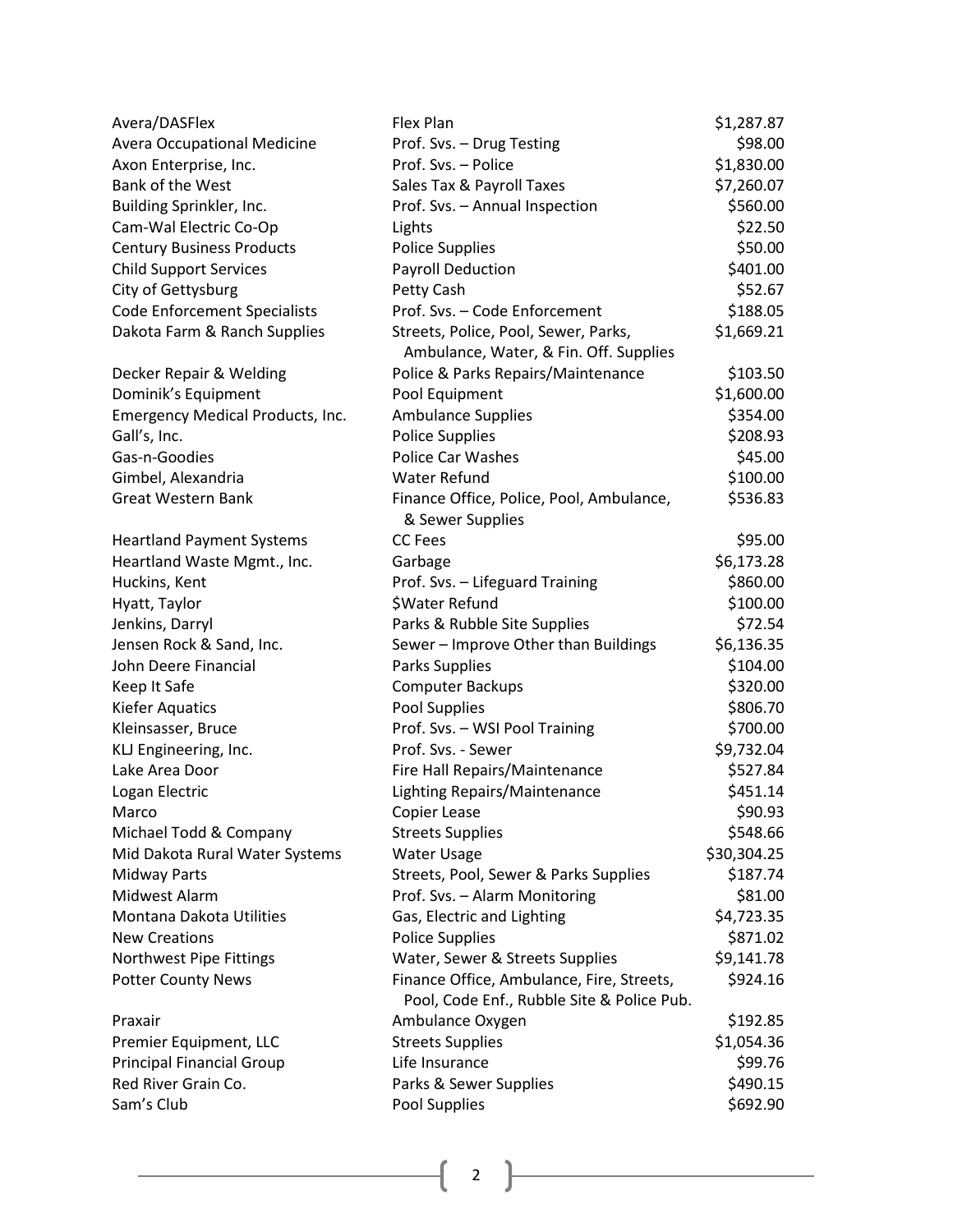| Schlachter Lumber, Inc.         | Pool Supplies                                                                    | \$27.23      |
|---------------------------------|----------------------------------------------------------------------------------|--------------|
| SD Assoc. of Rural Water System | Prof. Svs. - Annual Membership                                                   | \$565.00     |
| SD Dept. of Revenue             | 2021/2022 Malt Beverage License Renewal &<br><b>Water Testing</b>                | \$930.00     |
| SD One Calls                    | One Calls                                                                        | \$29.40      |
| SD Retirement Systems           | Retirement                                                                       | \$4,318.29   |
| Servall                         | Rugs                                                                             | \$222.14     |
| Signarama                       | <b>Police Supplies</b>                                                           | 642.47       |
| Standard Ins. Co.               | Monthly Dental & Vision Ins. - ACH                                               | \$424.04     |
| <b>True Value</b>               | Police, Streets, Airport, Rubble Site,<br>Parks, Animal Control, & Pool Supplies | \$689.04     |
| <b>US Postal Service</b>        | <b>Water Bills Postage</b>                                                       | \$176.39     |
| <b>Venture Communications</b>   | Telephone/Fax/Internet                                                           | \$989.80     |
| <b>Verizon Wireless</b>         | <b>Streets &amp; Police Phones</b>                                               | \$400.69     |
| <b>Vilas Pharmacy</b>           | <b>Ambulance Supplies</b>                                                        | \$69.69      |
| Wager, Shane                    | Monthly IT Retainer                                                              | \$180.00     |
| <b>WEX Bank</b>                 | Fuel                                                                             | \$522.53     |
| <b>TOTAL CHECKS</b>             |                                                                                  | \$142,093.24 |

Moved by Nagel, Roseland seconded, to approve the vouchers payable. All members present voted Aye. Motion carried.

Three sealed bids were opened and read aloud for the "2003 Ford Ambulance Bid". There was a bid from Roger Koski of Commercial Bus & Vehicles, LLC in the amount of \$4,533.00, a bid from Delton Woodford in the amount of \$2,021.00, and a bid from Tyler & Kelsey Fischer in the amount of \$500.00. Moved by Nagel, VanBockel seconded, to accept and award the bid on the "2003 Ford Ambulance Bid" to high bidder, Roger Koski of Commercial Bus & Vehicles, LLC in the amount of \$4533.00. All members present voted Aye. Motion carried.

## Appointment – Steven Zuber, EMT Director (not here)

Appointment – Jeff Kelm, Director of Bass Pro Shops, addressed Council (via ZOOM) to see if the City of Gettysburg would be interested in hosting a fishing tournament, the Bass Pros Shop and Cabela's Masters Walleye Circuit, either in June or late August of 2022. 2022 will be this circuit's 39<sup>th</sup> season. They would like to help provide some revenue streams for our area as far as folks coming into the area and filling up resorts, hotels, restaurants, etc. As far as hosting, it could be a particular organization; it could be one singular resort or hotel; it could be a City-wide or a County-wide event; or it could be any one of those entities combined. In terms of room accommodations, it was guesstimated approximately 60 teams would attend the tournament and room accommodations could be a combined effort with different resorts and different hotels within the community area. The host having a few local volunteers available the day of the tournament is also very helpful and, in the past, they have worked with many VFW Posts or American Legions, churches, non-profit organizations or food pantries who might take the fish caught from the tournament and do a fish fry to feed the people in the community for free or utilize it, depending on what State regulations are, for community fund raising events. Typically, they work with 3 to 4 different entities when coming into communities even if there is just a single host. Ellwanger stated the end of August would be a much better timeframe in our area for room accommodations and to be a good fishing challenge for the anglers. They will also be working with the Game, Fish & Parks to obtain proper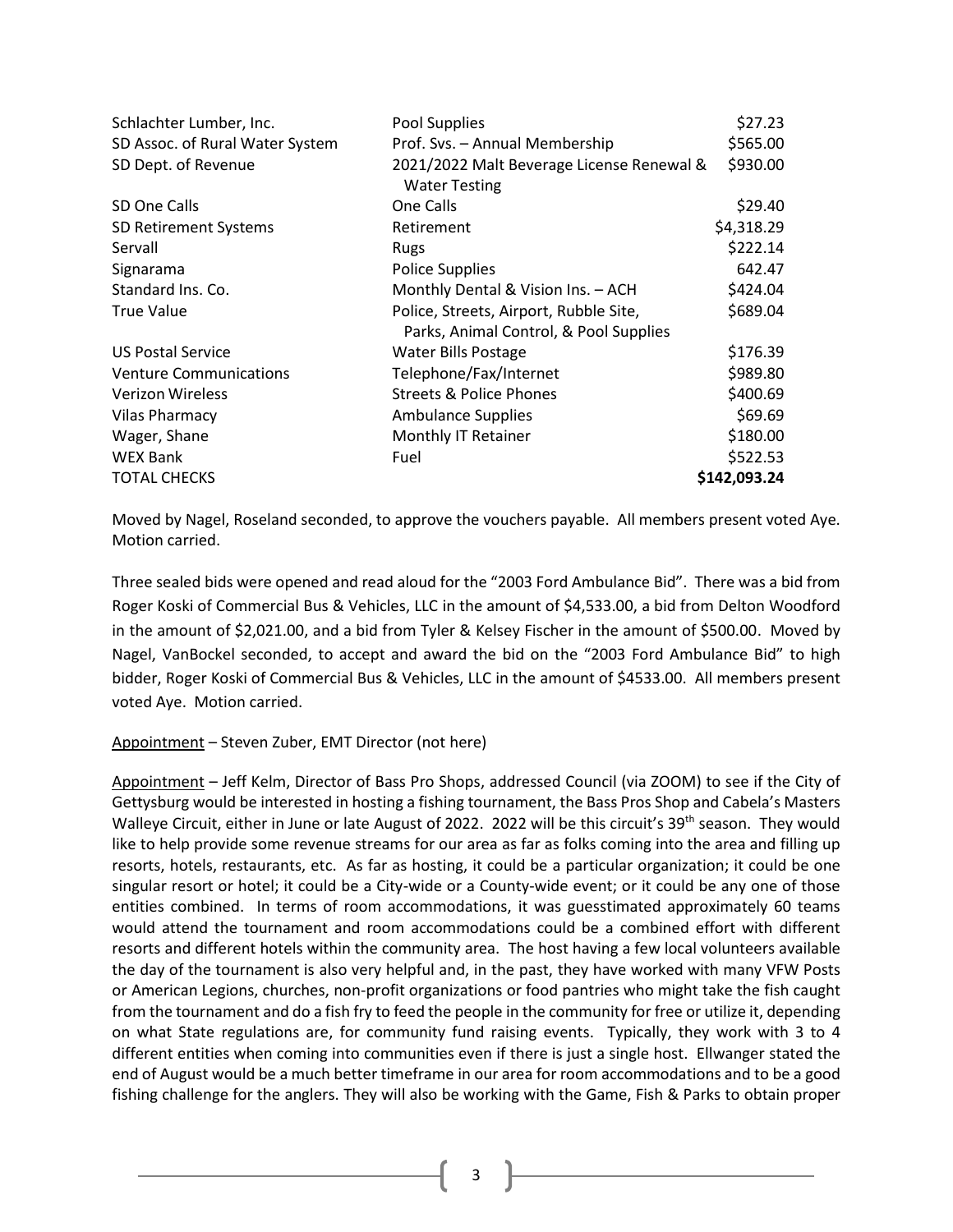permitting as well as permission regarding the use of docks, etc. Mr. Kelm would like an answer by the City's next monthly meeting in July so they could announce their 2022 schedule, publicly, by the first weekend of August 2021. Moved by Nagel, Ellwanger seconded, to set up a committee of 2-3 people to work on the arrangement for the Bass Pros Shop and Cabela's Masters Walleye Circuit fishing tournament and bring answers to the July 2021 regular council meeting. Ellwanger, Fischer and Nagel agreed to volunteer for the committee. All members present voted Aye. Motion carried.

Mayor announced there will be a change in the order of the agenda for tonight's meeting due to public attendance and the 212 Highway Project – Private Sewers will be discussed next. Mayor Wuttke welcomed the public in attendance and stated the Council will do their best in answering any questions or concerns there are regarding the private sewers along Highway 212 and the letters and contracts which were mailed out to homeowners. It was clarified that with sewer, the City owns the City Main. The hookup from the City Main all the way to the curb and continued to the homeowner's home is the responsibility of the property owner. The letters and contracts were sent out to explain to those affected, it is not mandated, but gives the homeowners an option to replace the older clay sewer lines each homeowner is responsible for which will be accessible while the top is off of Highway 212 during this project, thus making it more reasonable. Mayor Wuttke stated to Mr. VanDeWiele of DOT the City feels they were not properly informed of this prior to Phase 1 opening up, wherein this discovery was made, and City does apologize for this. The City is trying to make this option available as cost effective for everyone as it can by carrying the upfront cost for up to 10 years, interest free. Again, it needs to be made clear that no one is mandated to enter into the contract if they so choose not to, but it must be known if a problem would occur with a homeowner's sewer lines along the 212 Highway Project after this project is complete and the highway would need to be cut into for any type of repair on said sewer line, it will be at a minimum of \$25,000, to start, just to cut into the highway, itself. The certified contractor of the State would receive that money from cutting that concrete section out to dig and replace the section of bad clay sewer pipe. The public attendees would like to see a breakdown of the scope of work that is entailed on each's resident's contract, so they understand what exact work is being done and what they are having to pay for. The public attendees also asked if this scope of work was sent out for quotes or bids to multiple vendors ahead of time. It was explained that due to the tight timeline, there was not an opportunity to advertise for bids. Instead, (3) contractors were asked to submit quotes. They each had a one-week timeframe to return a quote and only (1) was received back. The (3) contractors were R&K Mechanical, Wheelhouse Plumbing, and Logan Electric. R&K Mechanical is the only one who turned in a quote. It was asked if each homeowner this affects could hire their own contactor to do their individual work. It was explained the general contractor, Reede Construction, will not allow multiple contractors. It was explained the \$7,200 is the quote from R&K Mechanical to perform the scope of work to be done per service; the \$180 goes to the engineer working for the State for the compaction testing; and \$30 is a recording fee to have each contract recorded at the Register of Deeds, thus the contract total of \$7,410 per service. Schatz reminded everyone there are weekly meetings every Wednesday on this project with a representative from the State DOT, the general contractor, the City's engineer, and City there and any public that wish to attend may do so. The meetings are held every Wednesday at 1:30PM at the 212 Mini Mall. It was asked if the homeowner signs the contract and agrees to have this work done by R&K Mechanical, is the work warrantied. Council stated this exact question should be asked at the weekly meeting on Wednesday as it is an important point. It was reiterated the City will get the specs for itemization and will send to all homeowners affected and the warranty question will be addressed at the weekly project meeting on Wednesday, June 9, 2021. A future special meeting was discussed. Moved by Nagel, Roseland seconded, to schedule a special meeting on Monday, June 14, 2021, at 7:00PM to again discuss the 212 Highway Project – Private Sewers. All members present voted Aye. Motion carried.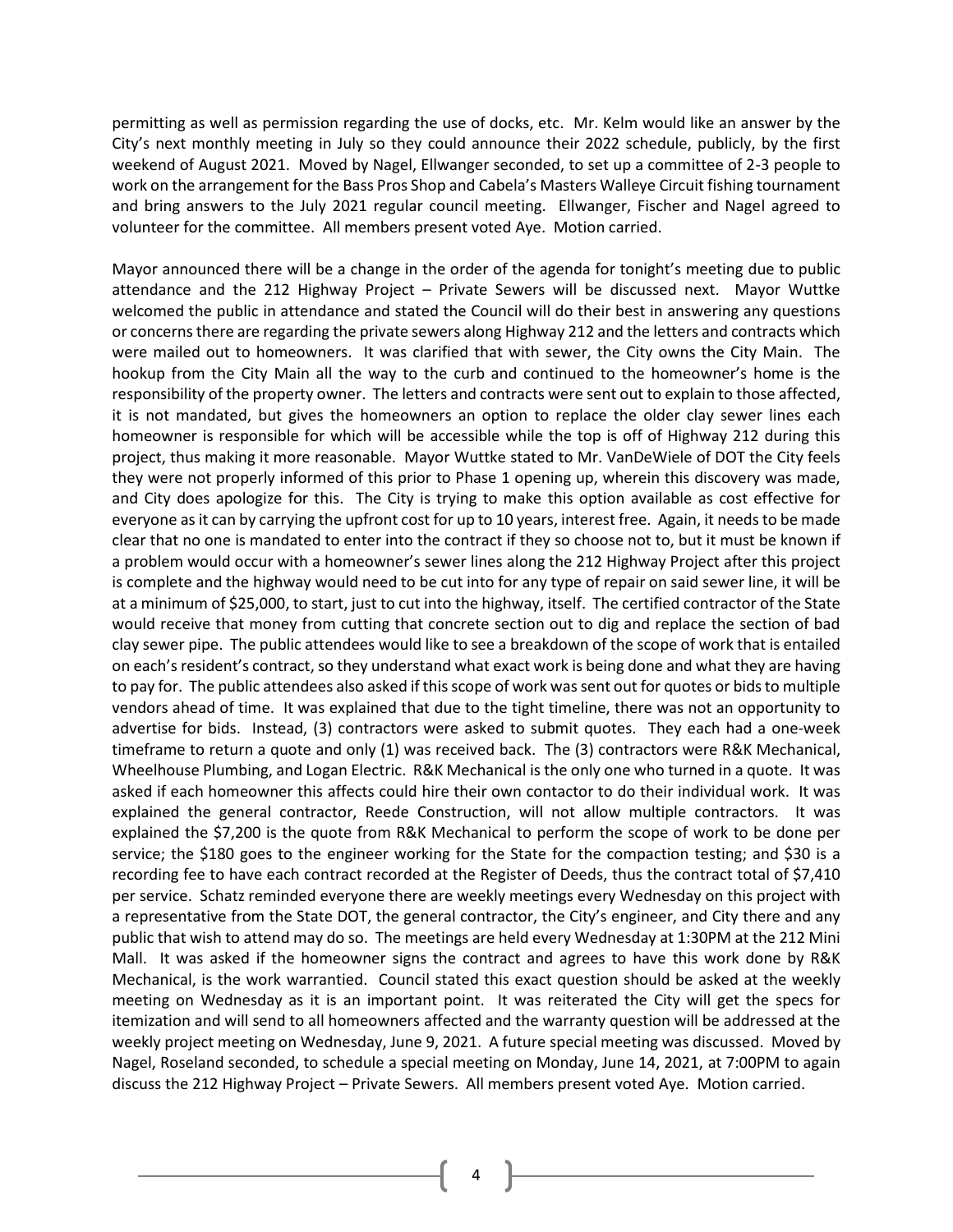Nagel explained that Joel from Code Enforcement Specialists did his initial inspection of the community regarding code enforcement issues and delivered his findings to Council. Nagel and Fischer met and went over the findings in detail. The recommendation is to proceed and let Joel with Code Enforcement Specialists move forward with the job and send out the proper notices. Schatz asked if Nagel and Fischer had a chance to look over the International Property Maintenance Code and asked if there was interest in adopting any portion of it to help simplify some of Code Enforcement Specialists' work. Joel stated he would email Schatz an example of particular portions another community recently adopted from the International Property Maintenance Code and Schatz will bring this to Council at the July meeting. Moved by Nagel, VanBockel seconded, to allow Joel with Code Enforcement Specialists to proceed with sending out warning letters to all community residents wherein he found an issue with code enforcement, with the exception of removing the Vail building from said list. All members present voted Aye. Motion carried.

Discussion was had regarding the washer and dryer set and new cupboards for the Fire Hall that Steven Zuber, EMT Director, brought up at the last meeting to see if there was any interest from City in paying a portion of these items. Moved by VanBockel, Archer seconded, to approve splitting the cost of the washer and dryer set as well as the cupboards for the fire hall in which Zuber stated they would be installing same on their own. All members present voted Aye, with Ellwanger voting Nay. Motion carried.

Further discussion was had regarding the possibility of a second water pit being put in at the fairgrounds. Roseland stated that County is interested in cost sharing with City for what it would take to get water under the road with a second water pit inside the fence at the fairgrounds but need to have a quote so are able to budget this for next year. Anderson is currently working on getting an estimate and will bring to a future meeting.

Vail building demolition was discussed. Attorney Larson stated he recently talked with Council who is currently representing Linda Vail and was inquiring if City would be interested in tearing the building down. Ellwanger asked Attorney Larson the possibility of a lien being put on another property of Vail's. Roseland stated the community of Faulkton went through something similar to this not long ago and asked if Attorney Larson could reach out to the City of Faulkton to see how it was handled. It was discussed that the security fence on the West side needs to be restructured for safety and possibly the top of the building should be removed in the near future so there is not a liability of a portion from the top of the building falling onto someone or something.

An update was given on PCC, the new third party billing company City hired to handle ambulance claims. Schatz stated the billing is going very well and payments are being handled much faster than in the past. PCC drafted an ambulance contract between the City of Gettysburg and Avera Missouri River Health Center for Council to look over which was included in tonight's meeting packets. The contract has been given to Attorney Larson to also go over and will be discussed at a future meeting for changes and adoption.

Schatz explained the current ambulance write-offs listed are all insurance mandated write-offs, meaning the portion insurance would not cover, and the amount seems larger than usual but is due to the claims and payments on said claims moving through our system much faster. Moved by VanBockel, Fischer seconded, to approve ambulance write-offs in the amount of \$10,991.49. All members present voted Aye. Motion carried. Schatz stated the second ambulance non-payment listed in the amount of \$7,013.46 was all the same patient wherein (3) trips were taken. Moved by Ellwanger, Roseland seconded, to approve sending the ambulance non-payment of \$7,013.46 to collections. All members present voted Aye. Motion carried.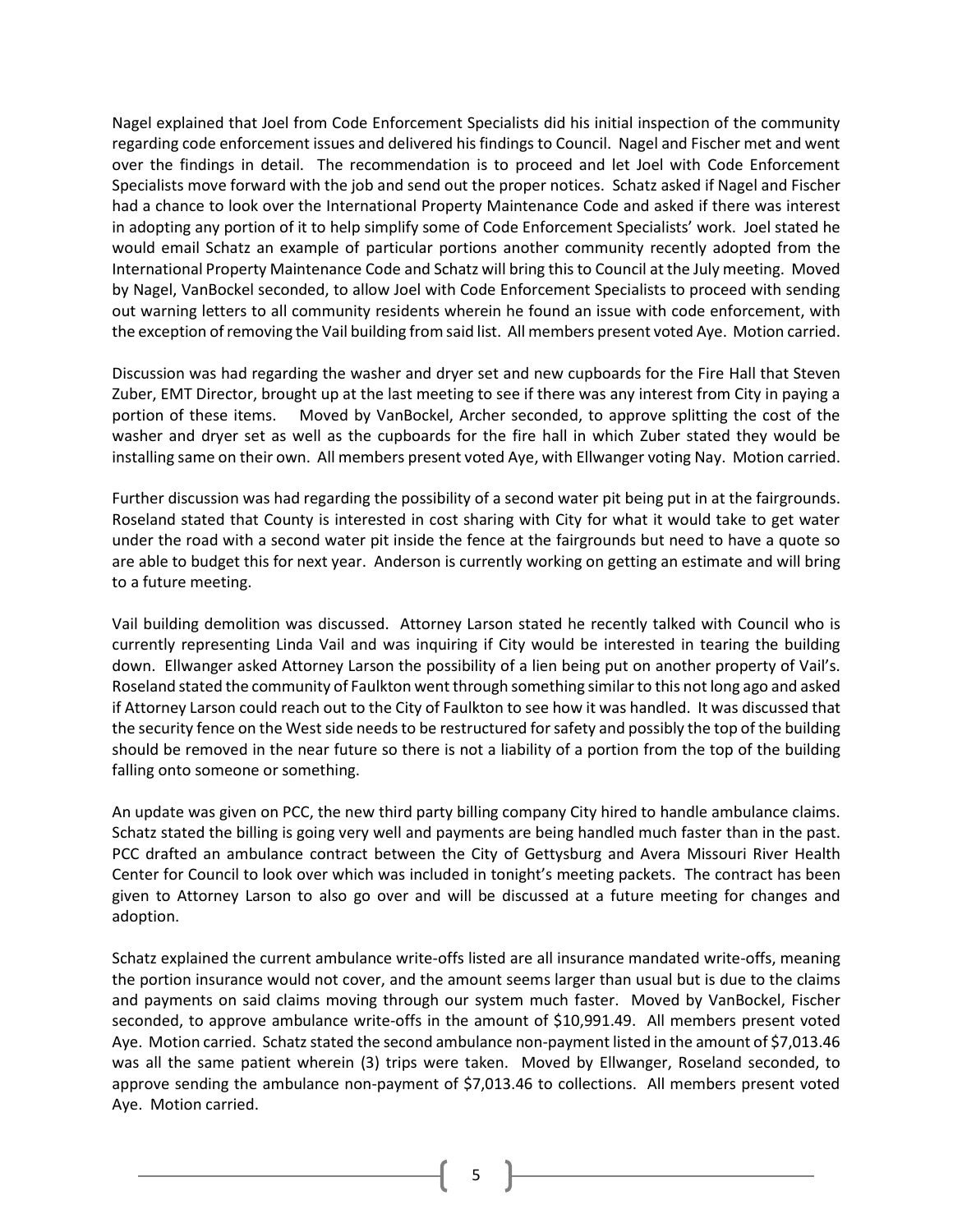Schatz stated there are also two past mowing bills listed as outstanding. Moved by Ellwanger, Nagel seconded, to approve sending two outstanding mowing bills in the total amount of \$280 to collections. All members present voted Aye. Motion carried.

Schatz informed the Notice of Public Hearing on the Special 1-Day Event Malt Beverage License requested by the firemen for the 2021 Annual Car Show was published and asked for a motion approving the license. Moved by Fischer, Archer seconded, to approve the application for a Special 1-Day Event Malt Beverage License requested by the firemen for the 2021 Annual Car Show which is being held on June 26, 2021, at City Park. All members present voted Aye. Motion carried.

Roseland explained a plat showing was turned in for City to approve which is the Mikkelsen Addition to the City of Gettysburg, in the SW1/4 of Section 25, Township 118 North, Range 76 West of the 5<sup>th</sup> P.M., Potter County, South Dakota. Moved by VanBockel, Ellwanger seconded, to approve the plat showing of the Mikkelsen Addition to the City of Gettysburg, in the SW1/4 of Section 25, Township 118 North, Range 76 West of the 5<sup>th</sup> P.M., Potter County, South Dakota. All members present voted Aye. Motion carried.

Schatz informed that Julio Vasquez, who recently purchased the Medicine Rock Cafe, put in his application for the (1) remaining On-Sale Liquor License the City has available, currently. Schatz asked for a motion to approve publishing the Notice of Public Hearing wherein a decision could be voted upon at the next regular council meeting in July. Discussion was had on the difference between a regular On-Sale Liquor License vs. a Restaurant On-Sale Liquor License. It was explained that all liquor licenses come up for renewal annually and are re-visited and evaluated by Council every year wherein the decisions are brought to a vote on renewals every year. Moved by Nagel, Ellwanger seconded, to approve publishing a Notice of Public Hearing for the On-Sale Liquor License application turned in by Julio Vasquez. All members present voted Aye. Motion carried.

Discussion was had regarding the County-wide burn ban and if fireworks can be sold and/or lit if there is a burn ban in effect. Nagel stated if the County does not have a burn ban in effect, fireworks are allowed. If the County does have a burn ban in effect, there are simply no fireworks allowed. Moved by Fischer, VanBockel seconded, City will follow the same as County regarding a burn ban being in effect at any given time and whether a burn ban is in effect or not will determine if fireworks are allowed or not. All members present voted Aye. Motion carried.

Mogard gave police report. An update was given the new 2021 squad is currently getting graphics put on this week. Mogard stated he sent in a radar to be fixed, recently, as the repair was a little under \$1000 vs. \$3500 for purchasing a new radar. It was mentioned all portable radios for both the firemen and police had finally arrived and Mogard was able to pick them up and deliver them. The stats off the spped radar were recently sent to the Police Committee for their records. It was reminded that 20 mph over the posted speed limit is considered reckless driving and drivers will be prosecuted.

There was one fuel bid from Agtegra for the following: Unleaded 10% Ethanol FTE \$2.665 and Ruby Fieldmaster at \$2.53. Moved by Nagel, Ellwanger seconded, to accept the fuel bid from Agtegra. All members present voted Aye. Motion carried.

Schatz asked for a motion approving (2) water deposit refunds in the total amount of \$200. Moved by VanBockel, Ellwanger seconded, to approve (2) water deposit refunds in the total amount of \$200. All members present voted Aye. Motion carried.

Anderson gave maintenance report.

6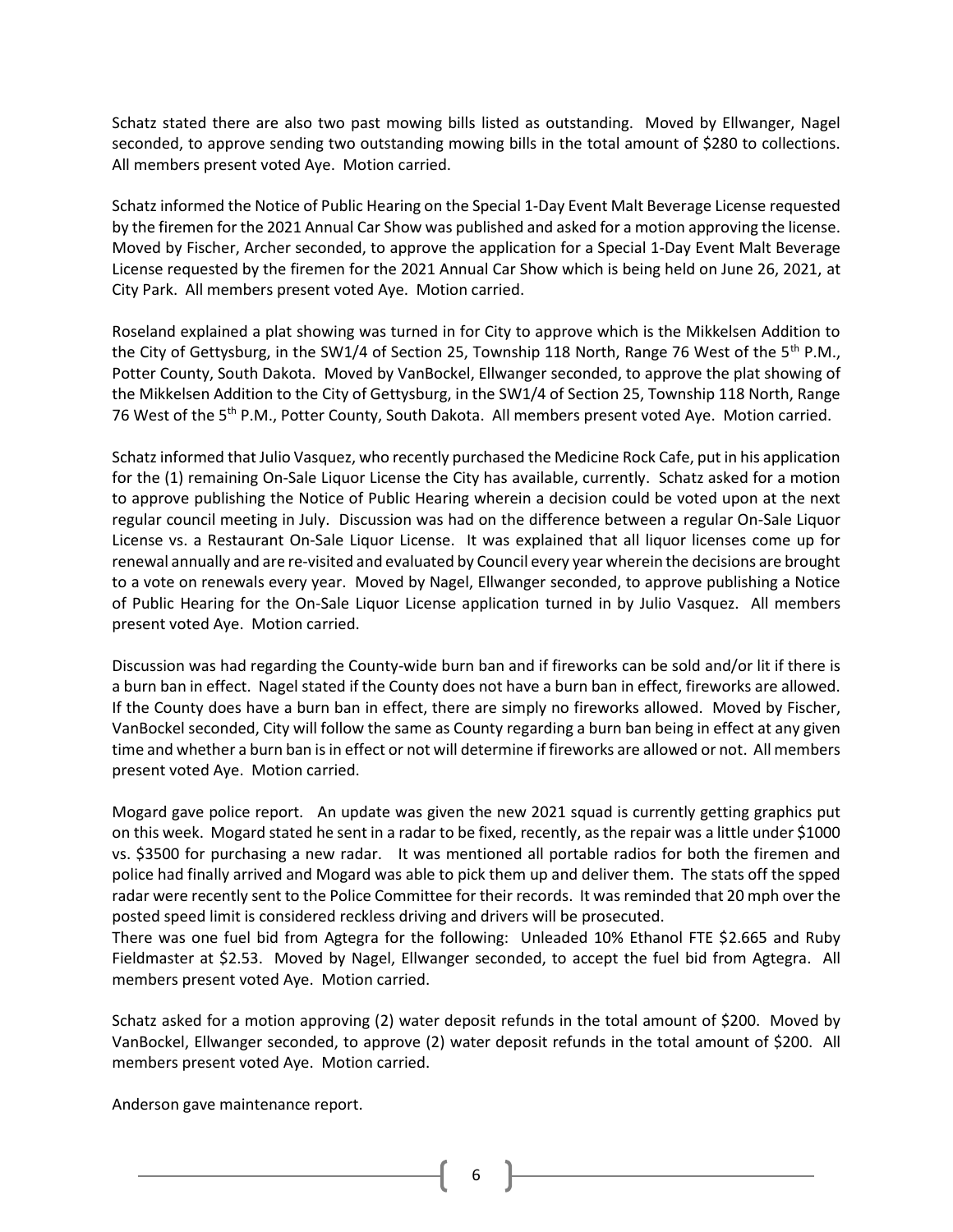Schatz updated the new water reading software is being installed on June 15 and 16, 2021, and our July water billing will be on the new software system.

Anderson asked for a motion approving the new annual brooming contract with the State which is due back by July 1, 2021. Moved by Archer, VanBockel seconded, to approve the new brooming contract for 2021-2022. All members present voted Aye. Motion carried.

Anderson updated that Jensen's are running approximately (2) weeks behind but should be in town to redo the hospital streets either the last week of June or the first week of July.

An update was given on the airport. It was reminded that the feds come in annually and inspect the taxilane which was justrecently completed and, currently, the new airport AWOS system is being installed.

Anderson discussed the possibility of looking into a new pool in the future and grants are currently being researched and a small group within the community has formed a Community Pool Committee to possibly start fund raising, etc. Fischer asked what type of an earmark account could be set up for donations from the public as people are already asking this question. Schatz explained that any type of donation that comes into the City and stated it is for a specific entity or item, per that donor, it is kept track of and put in a deposit account for that entity, i.e., pool, etc. However, a specific account can be set up and "earmarked" for a specific project, as well. Ellwanger stated a lot of research needs to be done as far as cost, location, etc., and the public needs to be kept informed on a regular basis. Schatz stated this year's pool opening day had over 70+ people. Schatz asked to schedule an upcoming City Council Pool Committee meeting to discuss proper procedure of employee disciplinary action, if ever needed. Ellwanger stated that normally within human resources, there is usually a progressive disciplinary scale as follows: 1) a verbal warning, 2) a written warning, 3) suspension, and 4) termination, unless it is an egregious offense in which case all those steps could be and should be skipped for request of immediate termination. For minor offenses, there should always be a verbal warning followed by a written warning with detailed documentation kept of each instance within that employee's personnel record. Discussion was also had regarding an employee having two jobs and keeping their schedules updated properly and on a timely basis.

Anderson shared his concern with the extreme hot and dry weather we are continuing to have and asked if it continues for a long length of time, should a water restriction plan be put in place. Mayor Wuttke stated the City has had to do this in the past a long time ago and watering or irrigation was usually split odd/even by address wherein odd has certain days of the week it is okay to water and even has certain days of the week it is okay to water and usually no watering is allowed on Sunday. Anderson will continue to monitor the water tower and keep good communication with Mid-Dakota, as well.

Schatz gave finance office report.

Schatz reminded that it is again time for annual employee reviews and the committee will need to let her know a date and time they would like to schedule these reviews so she can prepare the proper paperwork.

Schatz stated that both a new EMT applicant along with Deputy Finance Officer, Maria Mogard's, 6-month review and raise need to be discussed in tonight's personnel executive session.

Schatz reminded Council about the upcoming Elected Official's Workshop and asked if anyone planned on attending this year as the deadline to register for the workshop is July 1, 2021. Ellwanger and Fischer said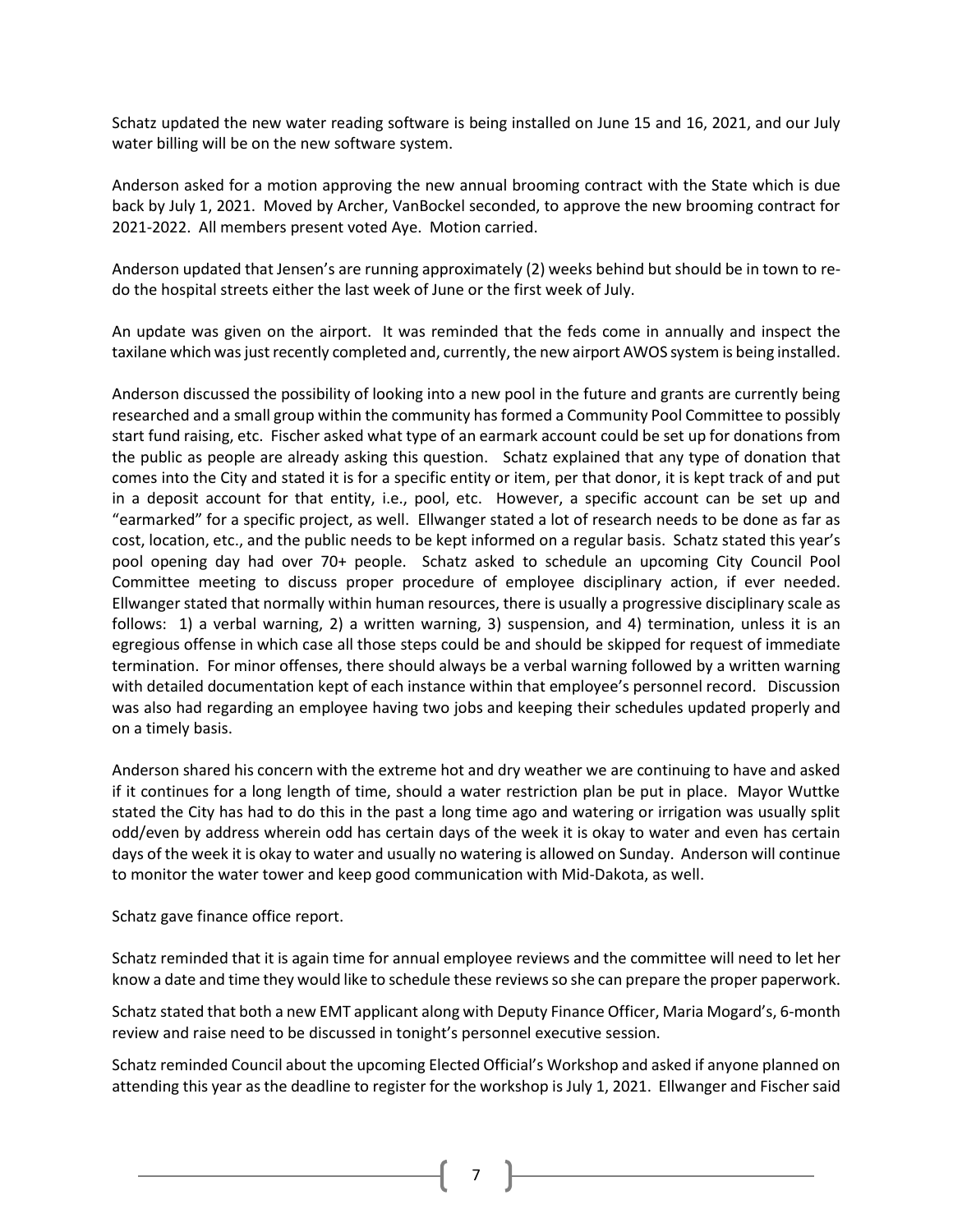they would let Schatz know if they planned on attending soon so she could handle the proper registering of same.

Schatz asked that special budget requests start to be turned into her as she will be starting to work on the 2022 budget very soon. It was reminded that the annual audit will be performed in the finance office on June 28-29, 2021. Schatz also reminded Council that the finance office will be closed June 8-11, 2021, for HR and Finance Officer Schooling in Pierre.

Schatz stated that in Council's packets, there are monthly reports showing the South Dakota on-line tax revenues for different communities wherein the comparisons are interesting.

Schatz asked for a motion approving annual carpet cleaning of the Finance Office carpets by Service Master from Pierre. Moved by Roseland, Fischer seconded, to approve annual carpet cleaning of the Finance Office carpets by Service Master from Pierre. All members present voted Aye. Motion carried.

Discussion was had regarding setting a date, time and location for the annual City vet clinic put on by Selby Vet. Moved by Nagel, Ellwanger seconded, to set the City vet clinic put on by Selby Vet to run from 10:00AMto 3:00PM on Tuesday, July 20, 2021, at the Potter County Fairgrounds and to approve advertising of same on July 7 and 14, 2021. All members present voted Aye. Motion carried.

Moved by VanBockel, Fischer seconded to approve the following permits:

| • Building Permits: | Daniel Thomas – 301 E Garfield Ave. – Steel Storage Shed                    |
|---------------------|-----------------------------------------------------------------------------|
|                     | Jim & LaDonna Schneider -16496 310 <sup>th</sup> Ave. - 64x60 Steel Machine |
|                     | Shed/Shop                                                                   |

- Moving Permits: None
- Demolition Permits: None

All members present voted Aye. Motion carried.

Moved by Nagel, Ellwanger seconded, to go into Executive Session at 9:27PM for personnel. All members present voted Aye. Motion carried. Council reconvened at 9:50PM. Moved by Fischer, VanBockel seconded, to approve a .50 per hour raise for Deputy Finance Officer, Maria Mogard's, 6-month review. All members present voted Aye. Motion carried.

Moved by VanBockel, Archer seconded, to approve hiring Cassie Zuber as a new City EMT at \$17.50 per hour. All members present voted Aye. Motion carried.

Under general updates, Schatz mentioned the possibility of adopting in the future a determined allowance or an annual stipend toward a clothing allowance for maintenance. Ellwanger stated that normal procedure is to set a determined amount of an annual stipend for a clothing allowance per maintenance employee with the stipulation the employee must turn in receipts for purchases. This will be discussed further at a future meeting.

Correspondence: May 2021 Bank Reconciliations; PCC draft of ambulance contract between City of Gettysburg and Avera Missouri River Health Center;

Round Table:

Fischer asked the question if having set wards within a city if mandated. It was stated that yes, it is mandated and by community population, unless it was decided to go to a County Commission format